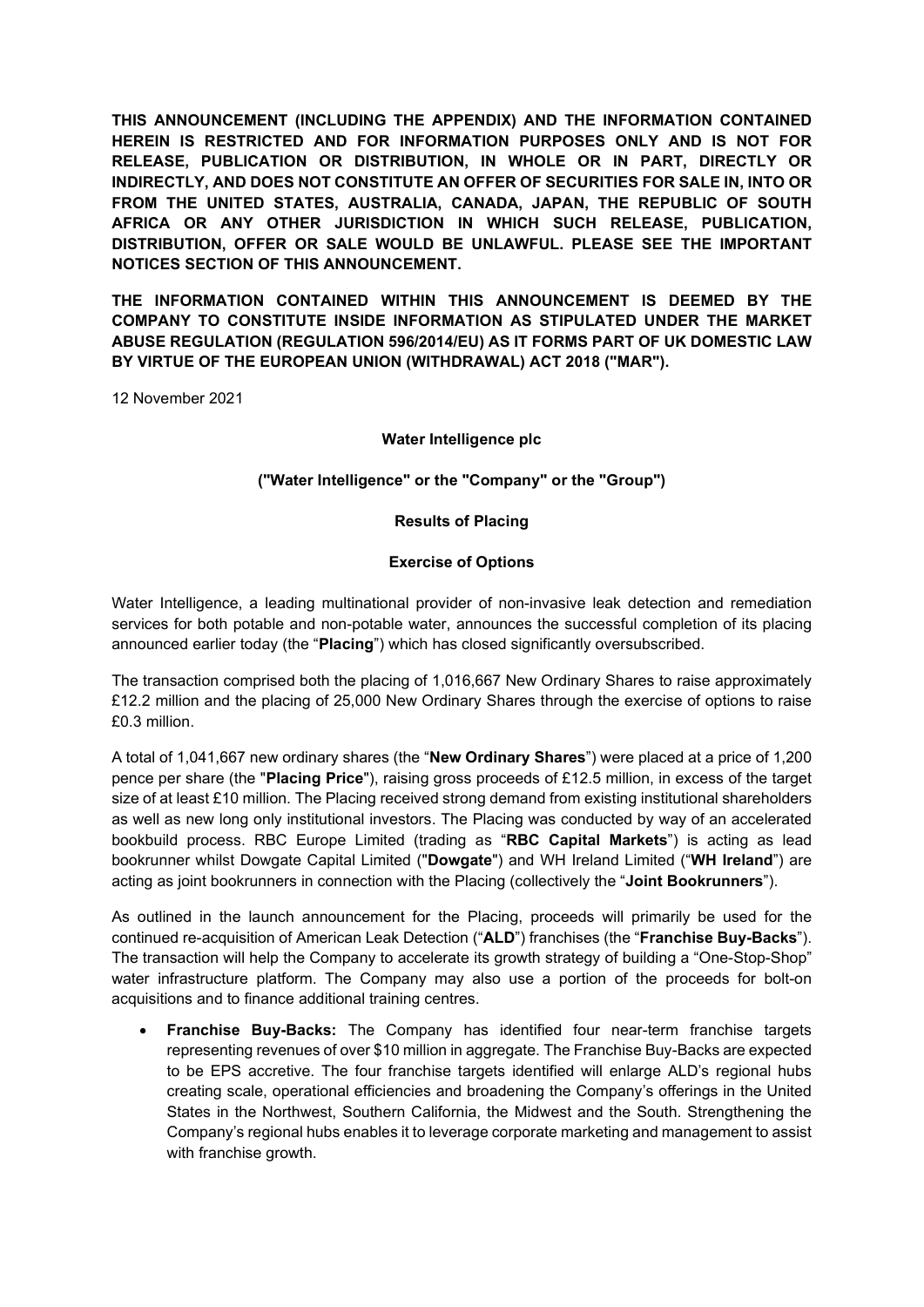- **Bolt-on acquisitions:** A pipeline of potential near-term bolt-on acquisition opportunities has also been identified by the Company which will enable it to add capability to its water value chain.
- **Training centres:** The Company may also use the proceeds of the capital raising to finance additional training centres to add technicians and trucks for scalable organic growth from each location given Salesforce implementation.

## **Dr. Patrick DeSouza, Executive Chairman of Water Intelligence, commented:**

*"We are pleased to announce the successful close of our oversubscribed capital raise which received significant demand from existing and new investors. We appreciate the continued support of our existing investors and are pleased to welcome new high quality institutional investors to our shareholder register. The proceeds will help us accelerate our ambitious growth strategy of building a leading multinational water infrastructure platform. Global market demand for water and wastewater infrastructure solutions is only growing and impacted by the realities of climate change. We look forward to taking a leadership role in providing solutions globally."*

## **Exercise of Share Options**

The Company has also received notice that a franchisee has exercised options over 25,000 new ordinary shares of 1 pence each ("**Option Shares**"). The Option Shares are also expected to be admitted to trading at 8.00 a.m. on or around 17 November 2021. The Option Shares will be sold alongside the Placing Shares.

The New Ordinary Shares and Option Shares, when issued, will be fully paid and will rank *pari passu* in all respects with the existing ordinary shares, including the right to receive all dividends and other distributions declared, made or paid after the date of issue.

## **Admission and Total Voting Rights**

Application has been made to the London Stock Exchange for the Placing Shares and Option Shares (as defined below) to be admitted to trading on AIM and it is expected that admission will become effective and that trading will commence in the Placing Shares and Option Shares at 8.00 a.m. on or around 17 November 2021 ("Admission"). The Placing is conditional on, among other things, Admission becoming effective and the placing agreement between the Company and the Joint Bookrunners being entered into and not being terminated in accordance with its terms.

Upon Admission, the issued share capital of the Company will be 19,447,688 shares, divided into 17,367,688 ordinary shares of 1 pence each (of which 36,500 ordinary shares will be held by the Company in treasury) admitted to trading on AIM and which entitle the holder to 1 vote per ordinary share; and 2,080,000 nil paid B ordinary shares of 1 pence each which are not admitted to trading on AIM but which otherwise rank pari passu with the ordinary shares (save that they may not participate in any distribution or return of capital until they are fully paid).

Accordingly, the Company's total voting rights following Admission will be 19,411,188 shares. This total voting rights number may be used by shareholders at Admission as the denominator for the calculations by which they will determine if they are required to notify their interest in, or a change to their interest in the Company under the FCA's Disclosure Guidance and Transparency Rules.

*Enquiries*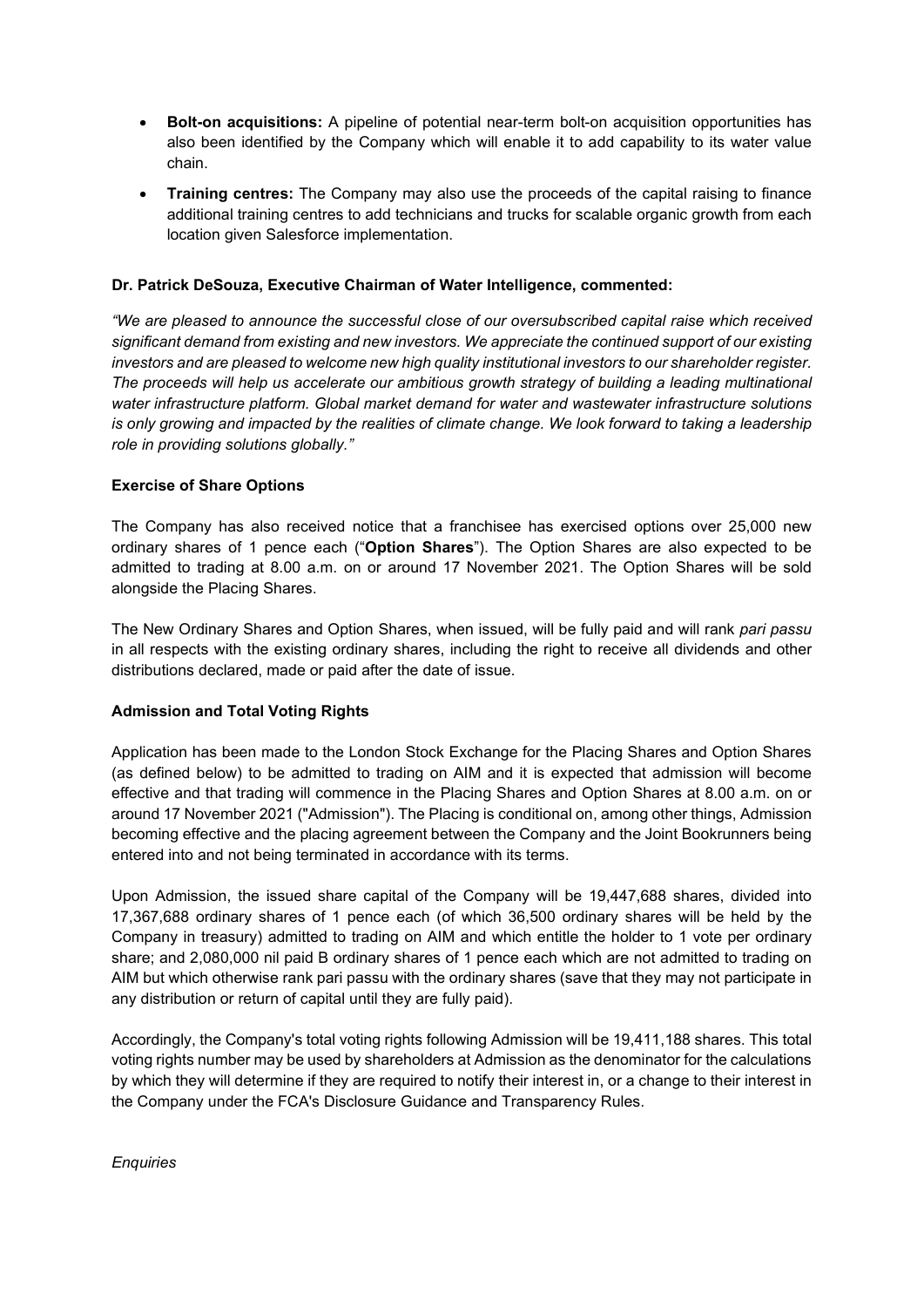| Water Intelligence plc<br>Patrick DeSouza, Executive Chairman                                                               | Tel: +1 203 654 5426      |
|-----------------------------------------------------------------------------------------------------------------------------|---------------------------|
| RBC Capital Markets - Lead Bookrunner and Joint Broker<br>Jill Li<br>Elizabeth Evans<br>Max Avison                          | Tel: +44 (0) 207 653 4000 |
| Dowgate Capital Limited - Joint Bookrunner and Joint Broker<br><b>Stephen Norcross</b><br>Russell Cook<br>Nicholas Chambers | Tel: +44 (0) 203 903 7715 |
| WH Ireland Limited – Joint Bookrunner, NOMAD and Joint Broker<br>Adrian Hadden                                              | Tel: +44 (0) 207 220 1666 |

## **Notes to Editors**

# **About Water Intelligence**

Water Intelligence plc (AIM: WATR.L) is a leading multinational provider of precision, minimally-invasive leak detection and remediation solutions for both potable and non-potable water.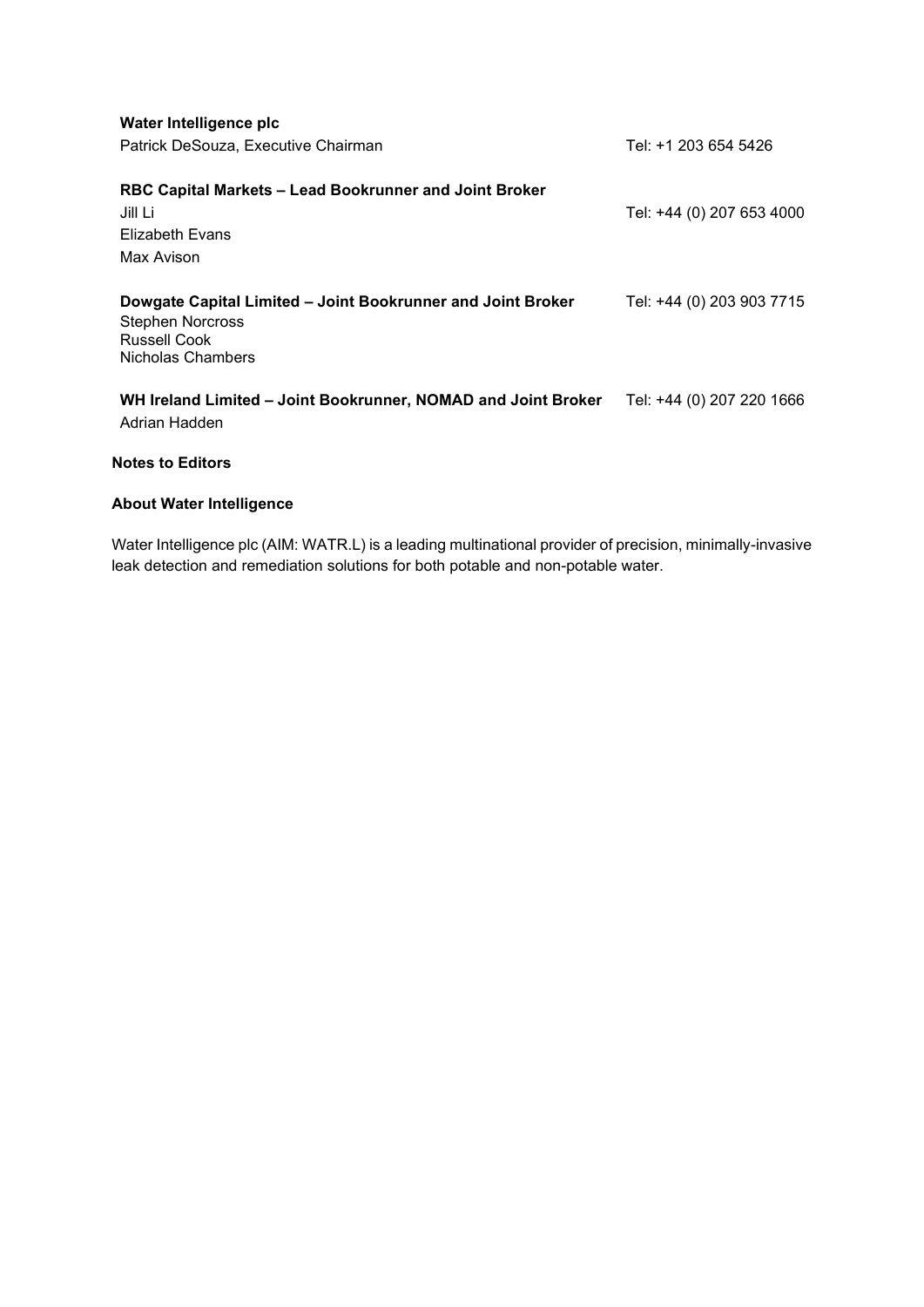#### **IMPORTANT NOTICES**

MEMBERS OF THE PUBLIC ARE NOT ELIGIBLE TO TAKE PART IN THE PLACING. THIS ANNOUNCEMENT (INCLUDING THE APPENDIX) AND THE TERMS AND CONDITIONS SET OUT HEREIN ARE FOR INFORMATION PURPOSES ONLY AND ARE DIRECTED ONLY AT PERSONS WHOSE ORDINARY ACTIVITIES INVOLVE THEM IN ACQUIRING, HOLDING, MANAGING AND DISPOSING OF INVESTMENTS (AS PRINCIPAL OR AGENT) FOR THE PURPOSES OF THEIR BUSINESS AND WHO HAVE PROFESSIONAL EXPERIENCE IN MATTERS RELATING TO INVESTMENTS AND ARE: (1) IF IN A MEMBER STATE OF THE EUROPEAN ECONOMIC AREA ("EEA"), QUALIFIED INVESTORS AS DEFINED IN ARTICLE 2(E) OF REGULATION (EU) 2017/1129 (THE " PROSPECTUS REGULATION"); (2) IF IN THE UNITED KINGDOM, QUALIFIED INVESTORS AS DEFINED IN ARTICLE 2(E) OF THE PROSPECTUS REGULATION AS IT FORMS PART OF UK DOMESTIC LAW BY VIRTUE OF THE EUROPEAN UNION (WITHDRAWAL) ACT 2018, AS AMENDED (THE "UK PROSPECTUS REGULATION"), WHO (A) FALL WITHIN ARTICLE 19(5) OF THE FINANCIAL SERVICES AND MARKETS ACT 2000 (FINANCIAL PROMOTION) ORDER 2005, AS AMENDED (THE "ORDER") (INVESTMENT PROFESSIONALS) OR (B) FALL WITHIN ARTICLE 49(2)(a) TO (d) (HIGH NET WORTH COMPANIES, UNINCORPORATED ASSOCIATIONS, ETC.) OF THE ORDER; (3) PERSONS TO WHOM THE ANNOUNCEMENT MAY OTHERWISE BE LAWFULLY COMMUNICATED (ALL SUCH PERSONS TOGETHER BEING REFERRED TO AS "RELEVANT PERSONS").

THIS ANNOUNCEMENT AND THE INFORMATION IN IT MUST NOT BE ACTED ON OR RELIED ON BY PERSONS WHO ARE NOT RELEVANT PERSONS. PERSONS DISTRIBUTING THIS ANNOUNCEMENT MUST SATISFY THEMSELVES THAT IT IS LAWFUL TO DO SO. ANY INVESTMENT OR INVESTMENT ACTIVITY TO WHICH THIS ANNOUNCEMENT RELATES IS AVAILABLE ONLY TO RELEVANT PERSONS AND WILL BE ENGAGED IN ONLY WITH RELEVANT PERSONS. THIS ANNOUNCEMENT DOES NOT ITSELF CONSTITUTE AN OFFER FOR SALE OR SUBSCRIPTION OF ANY SECURITIES IN WATER INTELLIGENCE PLC.

THE PLACING SHARES HAVE NOT BEEN AND WILL NOT BE REGISTERED UNDER THE UNITED STATES SECURITIES ACT OF 1933, AS AMENDED (THE "SECURITIES ACT") OR WITH ANY SECURITIES REGULATORY AUTHORITY OF ANY STATE OR JURISDICTION OF THE UNITED STATES, AND MAY NOT BE OFFERED, SOLD OR TRANSFERRED, DIRECTLY OR INDIRECTLY, IN THE UNITED STATES EXCEPT PURSUANT TO AN EXEMPTION FROM, OR IN A TRANSACTION NOT SUBJECT TO, THE REGISTRATION REQUIREMENTS OF THE SECURITIES ACT AND IN COMPLIANCE WITH ANY APPLICABLE SECURITIES LAWS OF ANY STATE OR OTHER JURISDICTION OF THE UNITED STATES. THE PLACING SHARES ARE BEING OFFERED AND SOLD ONLY OUTSIDE OF THE UNITED STATES ONLY IN "OFFSHORE TRANSACTIONS" WITHIN THE MEANING OF, AND IN ACCORDANCE WITH, REGULATION S UNDER THE SECURITIES ACT ("REGULATION S") AND OTHERWISE IN ACCORDANCE WITH APPLICABLE LAWS. NO PUBLIC OFFERING OF THE PLACING SHARES IS BEING MADE IN THE UNITED STATES OR ELSEWHERE.

THIS ANNOUNCEMENT HAS BEEN ISSUED BY AND IS THE SOLE RESPONSIBILITY OF THE COMPANY. THIS ANNOUNCEMENT (INCLUDING THE APPENDIX) AND THE INFORMATION CONTAINED HEREIN IS RESTRICTED AND IS NOT FOR RELEASE, PUBLICATION OR DISTRIBUTION, IN WHOLE OR IN PART, DIRECTLY OR INDIRECTLY, IN OR INTO OR FROM THE UNITED STATES, AUSTRALIA, CANADA, JAPAN, THE REPUBLIC OF SOUTH AFRICA OR ANY OTHER JURISDICTION IN WHICH SUCH RELEASE, PUBLICATION OR DISTRIBUTION WOULD BE UNLAWFUL.

The distribution of this Announcement and/or the Placing and/or issue of the Placing Shares in certain jurisdictions may be restricted by law. No action has been taken by the Company, the Joint Bookrunners or any of their respective affiliates, agents, directors, officers or employees that would permit an offer of the Placing Shares or possession or distribution of this Announcement or any other offering or publicity material relating to such Placing Shares in any jurisdiction where action for that purpose is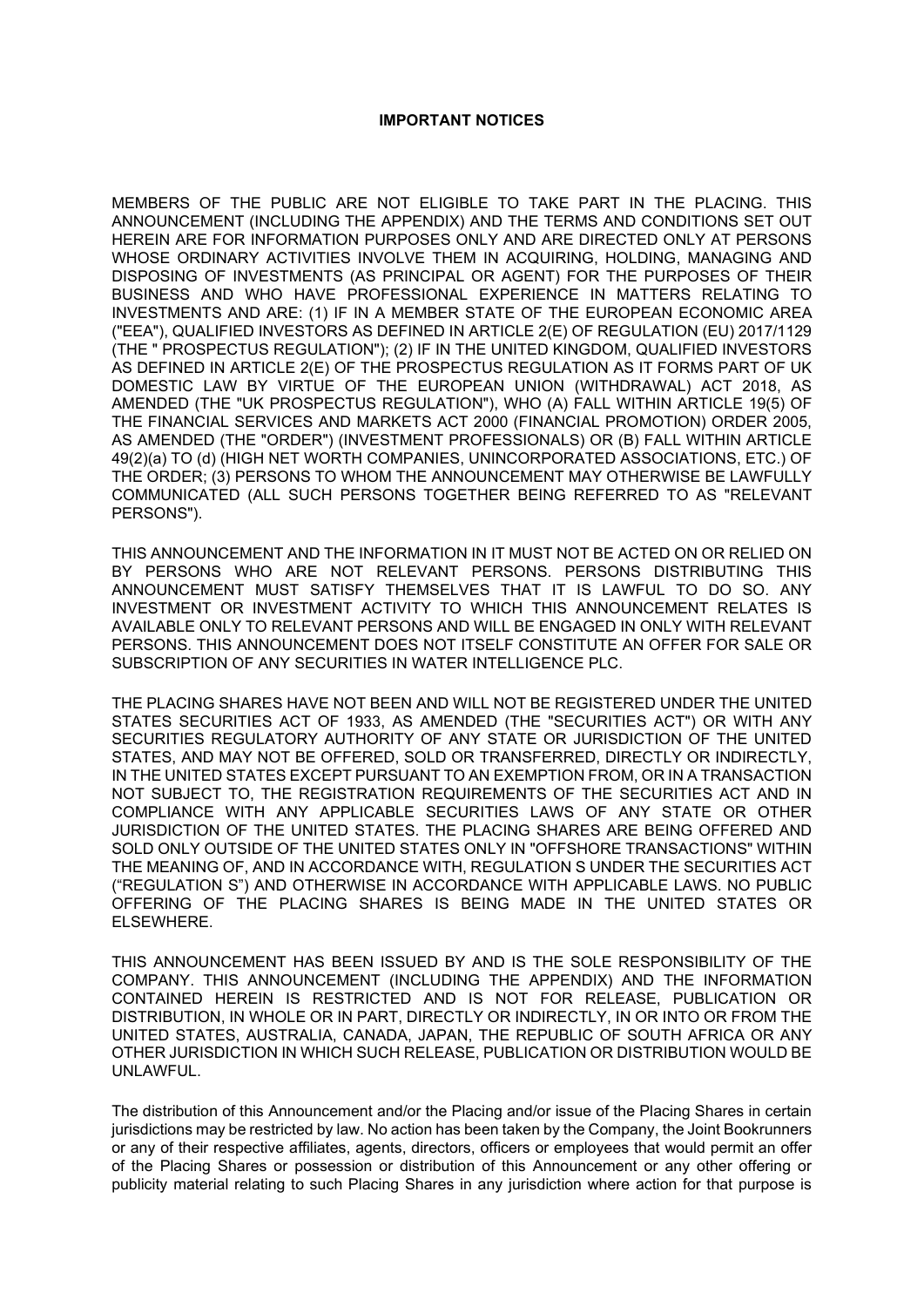required. Persons into whose possession this Announcement comes are required by the Company and the Joint Bookrunners to inform themselves about and to observe any such restrictions.

Neither this Announcement nor any part of it constitutes or form part of any offer to issue or sell, or the solicitation of an offer to acquire, purchase or subscribe for, any securities in the United States (including its territories and possessions, any state of the United States and the District of Columbia (the "United States" or the "U.S.")), Australia, Canada, Japan or the Republic of South Africa or any other jurisdiction in which the same would be unlawful. No public offering of the Placing Shares is being made in any such jurisdiction.

All offers of the Placing Shares will be made pursuant to exemptions under the Prospectus Regulation or the UK Prospectus Regulation from the requirement to produce a prospectus. In the United Kingdom, this Announcement is being directed solely at persons in circumstances in which section 21(1) of the Financial Services and Markets Act 2000 (as amended) does not require the approval of the relevant communication by an authorised person.

The Placing Shares have not been approved or disapproved by the U.S. Securities and Exchange Commission (the "SEC"), any state securities commission or other regulatory authority in the United States, nor have any of the foregoing authorities passed upon or endorsed the merits of the Placing or the accuracy or adequacy of this Announcement. Any representation to the contrary is a criminal offence in the United States. The relevant clearances have not been, nor will they be, obtained from the securities commission of any province or territory of Canada, no prospectus has been lodged with, or registered by, the Australian Securities and Investments Commission or the Japanese Ministry of Finance; the relevant clearances have not been, and will not be, obtained for the South Africa Reserve Bank or any other applicable body in the Republic of South Africa in relation to the Placing Shares and the Placing Shares have not been, nor will they be, registered under or offered in compliance with the securities laws of any state, province or territory of Australia, Canada, Japan or the Republic of South Africa. Accordingly, the Placing Shares may not (unless an exemption under the relevant securities laws is applicable) be offered, sold, resold or delivered, directly or indirectly, in or into Australia, Canada, Japan or the Republic of South Africa or any other jurisdiction outside the United Kingdom.

Persons (including, without limitation, nominees and trustees) who have a contractual right or other legal obligations to forward a copy of this Announcement should seek appropriate advice before taking any action.

By participating in the Placing, each person who is invited to and who chooses to participate in the Placing (a "Placee") by making an oral and legally binding offer to acquire Placing Shares will be deemed to have read and understood this Announcement in its entirety, to be participating, making an offer and acquiring Placing Shares on the terms and conditions contained herein and to be providing the representations, warranties, indemnities, acknowledgements and undertakings contained in the Appendix.

This Announcement may contain, and the Company may make, verbal statements containing "forwardlooking statements" with respect to certain of the Company's plans and its current goals and expectations relating to its future financial condition, performance, strategic initiatives, objectives and results. Forward-looking statements sometimes use words such as "aim", "anticipate", "target", "expect", "estimate", "intend", "plan", "goal", "believe", "seek", "may", "could", "outlook" or other words of similar meaning. By their nature, all forward-looking statements involve risk and uncertainty because they relate to future events and circumstances which are beyond the control of the Company, including amongst other things, United Kingdom domestic and global economic business conditions, marketrelated risks such as fluctuations in interest rates and exchange rates, the policies and actions of governmental and regulatory authorities, the effect of competition, inflation, deflation, the timing effect and other uncertainties of future acquisitions or combinations within relevant industries, the effect of tax and other legislation and other regulations in the jurisdictions in which the Company and its respective affiliates operate, the effect of volatility in the equity, capital and credit markets on the Company's profitability and ability to access capital and credit, a decline in the Company's credit ratings; the effect of operational risks; and the loss of key personnel. As a result, the actual future financial condition, performance and results of the Company may differ materially from the plans, goals and expectations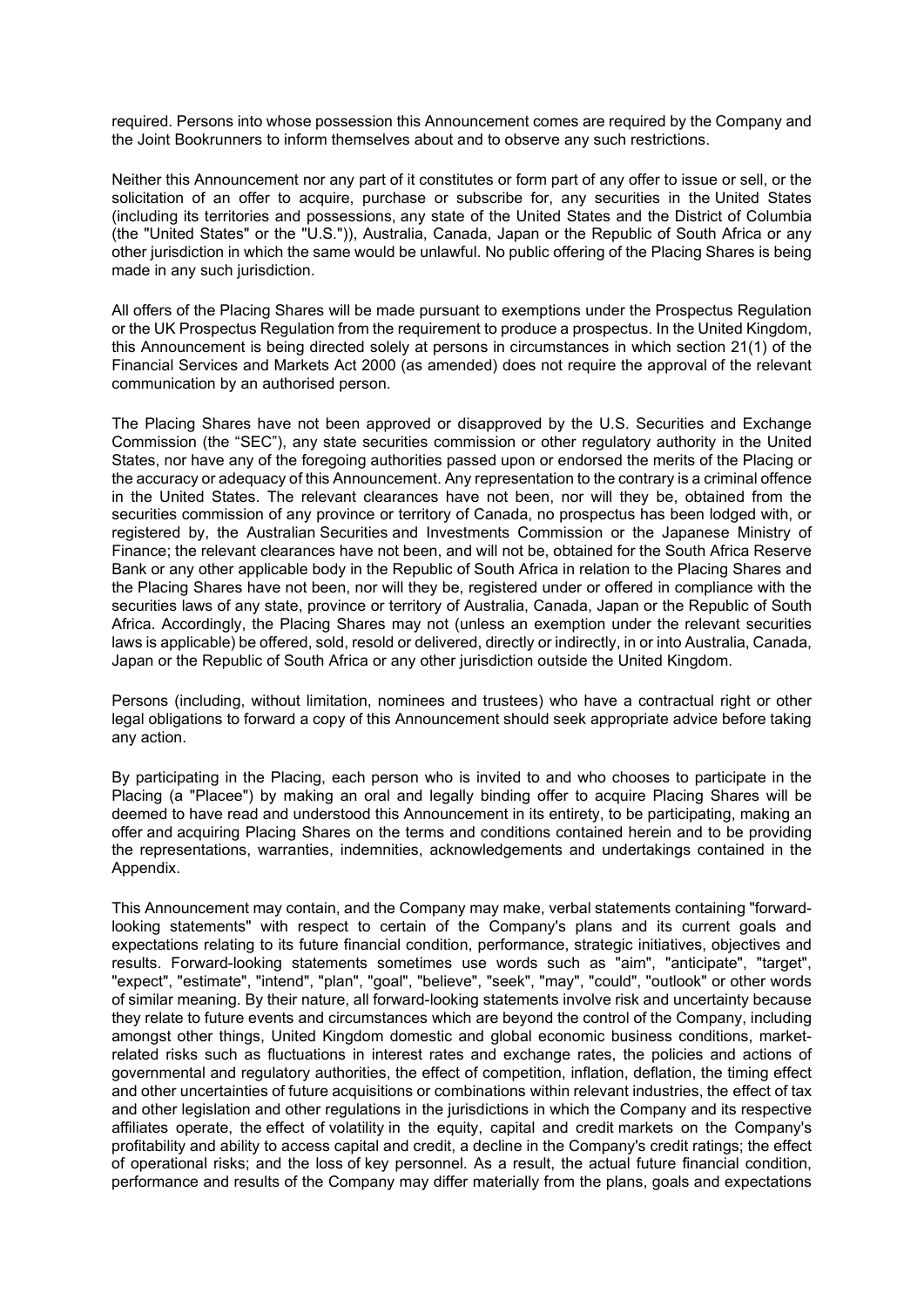set forth in any forward-looking statements. Forward-looking statements contained in this Announcement regarding past trends or activities should not be taken as a representation that such trends or activities will continue in the future. Undue reliance should not be placed on forward-looking statements made in this Announcement by or on behalf of the Company speak only as of the date they are made. Except as required by applicable law or regulation, the Company expressly disclaims any obligation or undertaking to publish any updates or revisions to any forward-looking statements contained in this Announcement to reflect any changes in the Company's expectations with regard thereto or any changes in events, conditions or circumstances on which any such statement is based.

Each of RBC Capital Markets, WH Ireland and Dowgate are authorised and regulated by the Financial Conduct Authority (the "FCA") in the United Kingdom and are acting exclusively for the Company and no one else in connection with the Placing, and RBC Capital Markets, WH Ireland and Dowgate will not be responsible to anyone (including any Placees) other than the Company for providing the protections afforded to their clients or for providing advice in relation to the Placing or any other matters referred to in this Announcement. Each Placee should consult with its own advisers as to the legal, tax, business and other features and consequences of an investment in Placing Shares.

No representation or warranty, express or implied, is or will be made as to, or in relation to, and no responsibility or liability is or will be accepted by the Joint Bookrunners or by any of their respective affiliates or agents as to, or in relation to, the accuracy or completeness of this Announcement or any other written or oral information made available to or publicly available to any interested party or its advisers, and any liability therefor is expressly disclaimed.

No statement in this Announcement is intended to be a profit forecast or estimate, and no statement in this Announcement should be interpreted to mean that earnings per share of the Company for the current or future financial years would necessarily match or exceed the historical published earnings per share of the Company.

The price of shares and any income expected or received from them may go down as well as up and investors may not get back the full amount invested upon disposal of the shares. Past performance is no guide to future performance, and persons needing advice should consult an independent financial adviser.

The Placing Shares to be issued pursuant to the Placing will not be admitted to trading on any stock exchange other than the AIM market of the London Stock Exchange.

Neither the content of the Company's website nor any website accessible by hyperlinks on the Company's website is incorporated in, or forms part of, this Announcement.

#### **Information to Distributors**

#### **UK product governance**

**Solely for the purposes of Paragraph 3.2.7R regarding the responsibilities of UK Manufacturers under the product governance requirements contained within Chapter 3 of the FCA Handbook Production Intervention and Product Governance Sourcebook (the "UK Product Governance Requirements"), and disclaiming all and any liability, whether arising in tort, contract or otherwise, which any "manufacturer" (for the purposes of the UK Product Governance Requirements) may otherwise have with respect thereto, the Placing Shares have been subject to a product approval process, which has determined that such securities are: (i) compatible with an end target market of investors who meet the criteria of retail investors, investors who meet the criteria of professional clients and eligible counterparties, each as defined in the UK Product Governance Requirements; and (ii) eligible for distribution through all distribution channels as are permitted by UK Product Governance Requirements (the "UK Target Market Assessment"). Notwithstanding the UK Target Market Assessment, distributors (for the purposes of UK Product Governance Requirements) should note that: (a) the price of the Placing Shares may decline and investors could lose all or part of their investment; (b) the Placing**